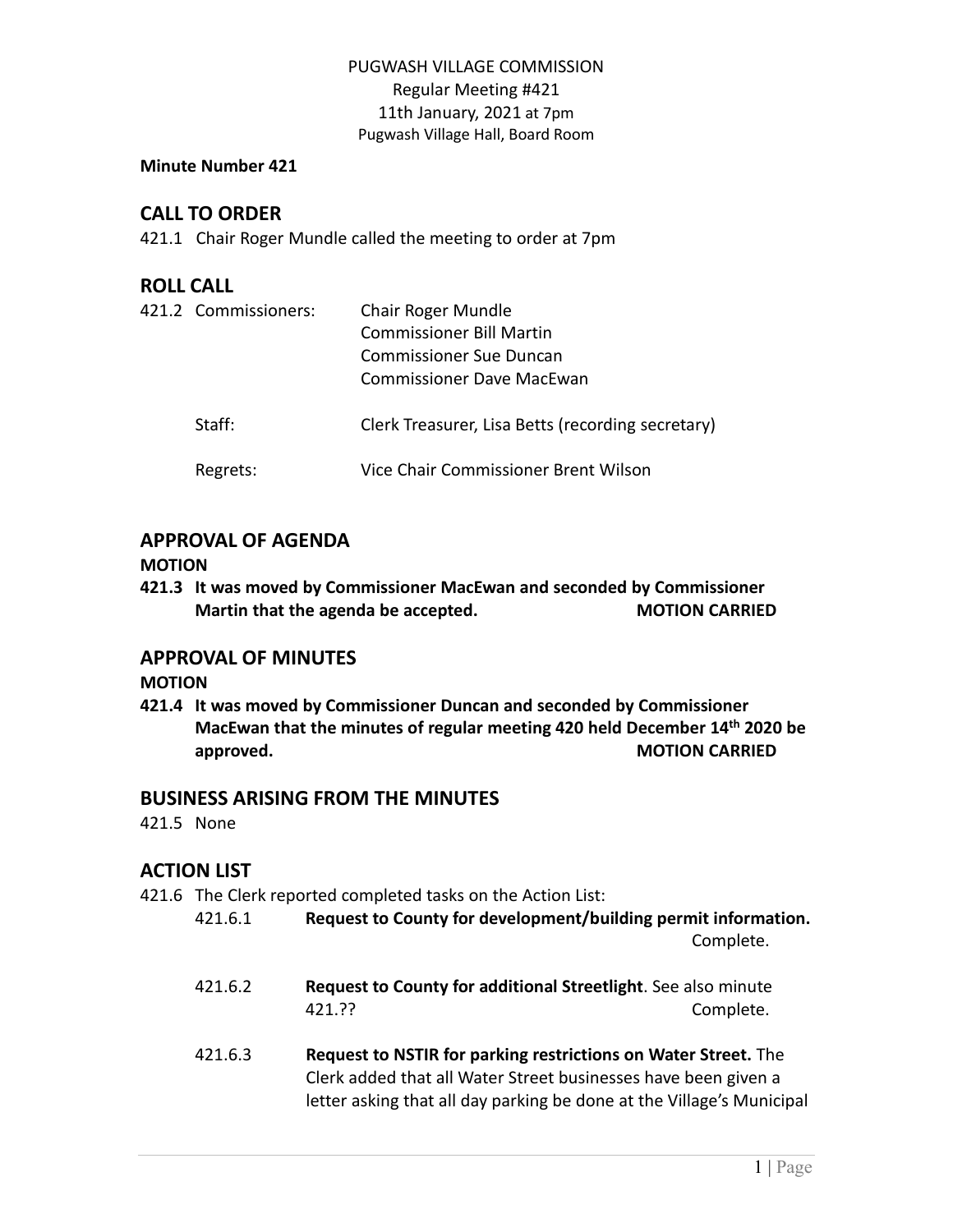Car park or the side streets, rather than Water Street. This letter is sent out annually. The complete of the complete.

| 421.6.4 |                                                              | <b>Request to add Commissioners Duncan and Martin to</b> |  |
|---------|--------------------------------------------------------------|----------------------------------------------------------|--|
|         | <b>Multipurpose Centre committee</b>                         | Complete.                                                |  |
| 421.6.5 | <b>Register interested Commissioners for AMANS Financial</b> |                                                          |  |
|         | <b>Management course.</b>                                    | Complete.                                                |  |

# **CORRESPONDENCE**

- 421.7 **Municipality Cumberland County** request for updates on any development or building permits issued for properties within the Village of Pugwash. Sent to all Council and Mayor. Prompt response from Justin Waugh-Cress, Director of Engineering and Operations including a list of building permits issued in 2020. The department agrees to send new information quarterly.
- 421.8 **Municipality Cumberland County** request for additional streetlight on Water Street. Sent to all Council and Mayor. Prompt response from Justin Waugh-Cress, Director of Engineering and Operations reporting that the County is preparing to procure for quotes installment and maintennace costs for streetlights. The Commission agreed that, the procurment process notwithstanding, an additional light is still requested for as soon as possible for safety reasons. The Clerk will press the matter.
- 421.9 **Nova Scotia Department of Transportation and Infrastructure Renewal** Request for restricted parking on Water Street and suggestion that No Parking on a section of Durham Street could now be removed as this was for the safety of fire tricks that are now no longer using the old fire hall. No response yet received.

# **COMMITTEE REPORTS**

# **421.10 Clerk Treasurer's Reports**

421.10.1 **Christmas/holiday lights on Pugwash Harbour Bridge.** The lights have been removed from the bridge for the season by the fire department. The department will store and maintain the lights. Additional lights will be ordered in enough time to be weatherproofed for next Christmas.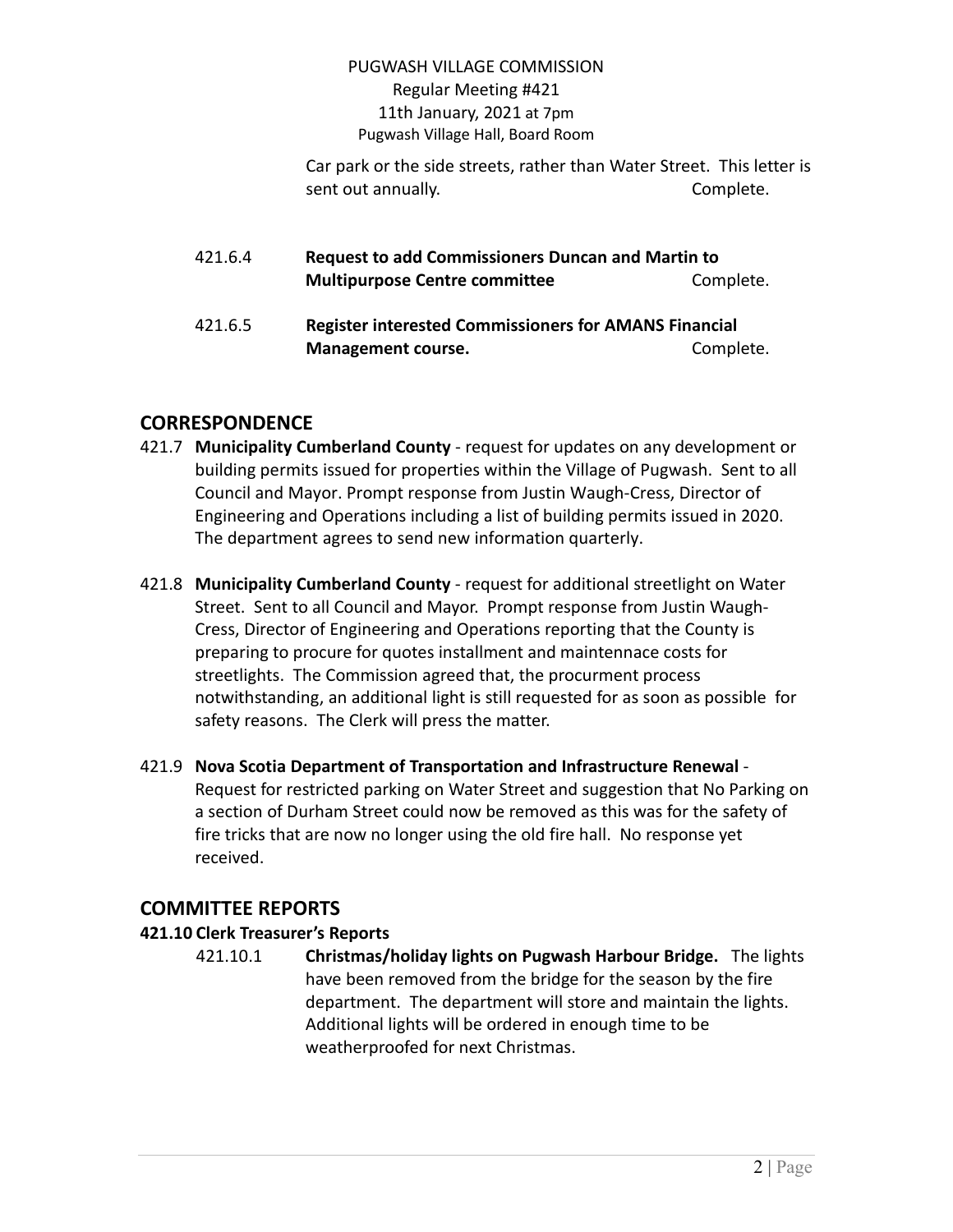- 421.10.2 **Cross Roads Cycle** just relocated to Pugwash to what was the Seagull Pewter manufacturing plant. The Commission is invited for a tour of the premises.
- 421.10.3 **Meeting with Mayor Scott and Councilor Houghtaling** to be arranged for next week at a time all can attend.
- 421.10.4 **Financial Statement** No statement was prepared, but the Clerk was able to report that the Village was in a position to go ahead with the next capital project. This could either be a new front door or a Village Hall renovation that would include 24 hour access to public washroom.
- 421.10.5 **Train Station windows** interior storm windows are now delivered and being installed by Village staff. They are already showing good results in reducing noise and heat transmission.
- 421.11 **Accessibility (Municipality)** No report

# 421.12 **Association of Nova Scotia Villages (ANSV)**

The board next meets January 22<sup>nd</sup>.

421.13 **Physician Recruitment and Retention**

A visiting doctor is in Pugwash for two weeks. The Recruitment committee will use some of their grant money to pay for his accommodation at Inn the Elms. Doctor Martin Meuler (sp?) will be the next doctor to spend some time in Pugwash, starting in April.

## 421.14 **Communities in Bloom**

No report

# **MOTIONS**

421.15 None.

# **NOTICE OF MOTIONS**

421.16 None.